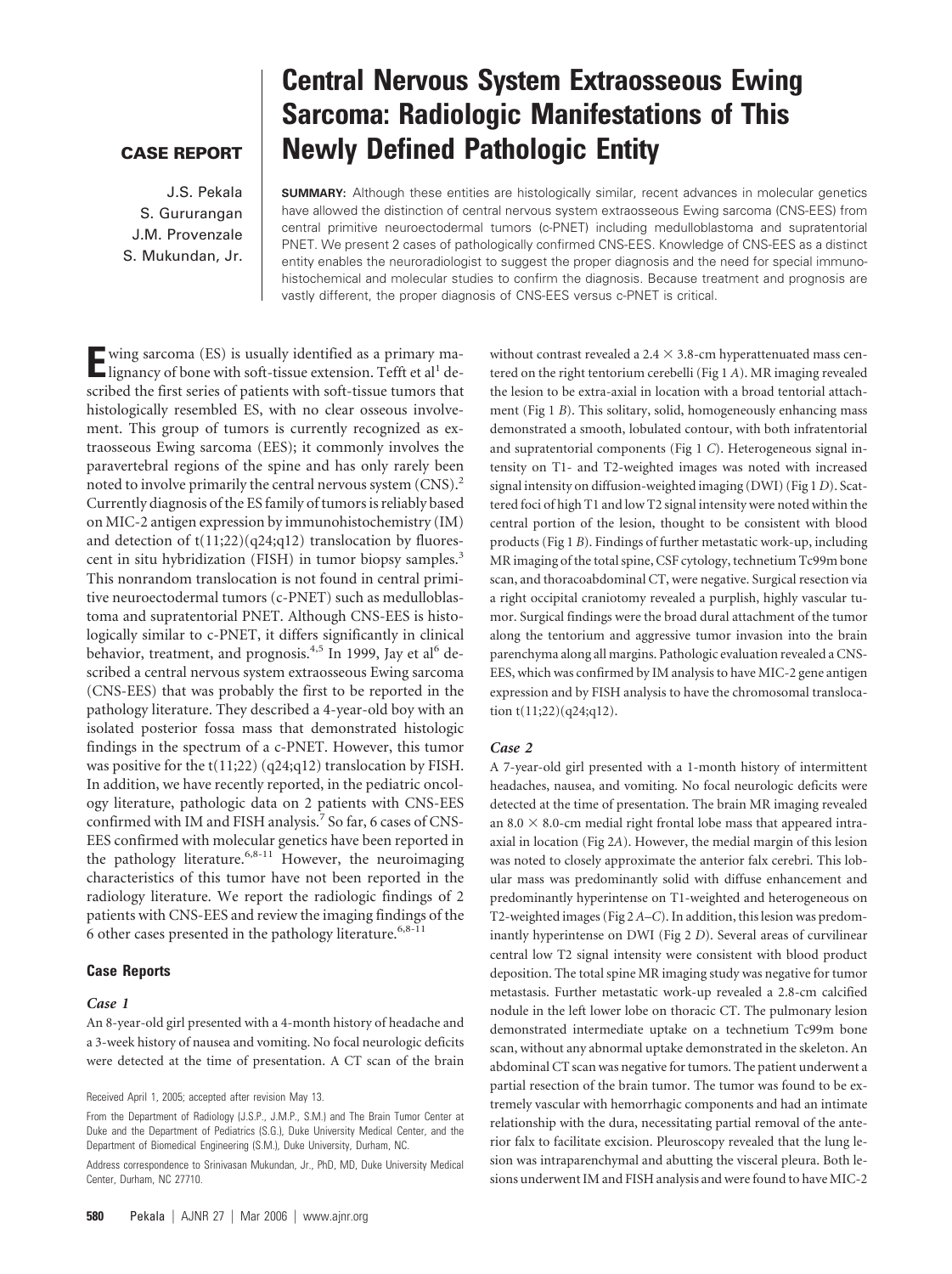

**Fig 1.** A, Unenhanced CT image demonstrates a 2.4  $\times$  3.8-cm hyperattenuated, wellcircumscribed, extra-axial mass centered on the right tentorium.

*B,* Precontrast axial T1-weighted MR image reveals a heterogeneously hyperintense mass with a broad tentorial attachment.

*C,* Postcontrast coronal T1-weighted image reveals a homogeneously enhancing mass demonstrating a smooth lobular contour, with both infratentorial and supratentorial components.

*D,* Hyperintense signal intensity on DWI is seen within the medial aspect of the lesion.

gene antigen expression and chromosomal translocation t(11;  $22$  $(q24;q12)$ , respectively.

## **Discussion**

ES is an aggressive malignant neoplasm most frequently manifesting in the second decade of life and accounting for 4% of childhood and adolescent malignancies.<sup>12</sup> These tumors were first described by James Ewing<sup>13</sup> in 1921 as tumors that arise from bone. These osseous lesions have since become infamous for their highly aggressive course with 20% to 30% of patients having evidence of metastasis at the time of diagnosis and an estimated 10-year survival rate of 50%.<sup>14</sup> Metastases to the CNS have most recently been estimated to occur in less than 5% of cases and are usually due to direct extension of an osseous lesion into the extradural space or more rarely through hematogenous spread.<sup>15</sup> It is predicted that this number will increase with time because of several factors, including increased survival times.15 As recently as the mid 1980s, prophylactic whole-brain radiation was considered an integral component of treatment of osseous ES. However, the risk of such treatment has since been demonstrated to outweigh any marginal improvement in the prevention of intracranial metasta $sis.$ <sup>16</sup>

In 1969, Tefft et al<sup>1</sup> described a series of 5 patients with a small round blue cell tumor that histologically resembled ES yet arose from the paravertebral soft tissues. Since then, EES has been recognized as a distinct disease entity that afflicts



Fig 2. *A*, Precontrast axial T1-weighted image reveals a 8.0  $\times$  8.0-cm predominantly hyperintense lobular medial right frontal lobe mass that was large enough to obscure the distinction between an intra-axial or extra-axial mass lesion.

*B*, Postcontrast axial T1-weighted image demonstrates diffuse heterogeneous enhancement.

*C*, Axial T2-weighted image with diffuse heterogeneous signal intensity

*D,* Predominantly hyperintense signal intensity on axial DWI.

young adults aged 10 to 30 years, with equal sex predilection.<sup>2</sup> This aggressive neoplasm is curable, with the best prognosis observed in patients younger than 16 years of age.2 Histologic examination reveals that these tumors are composed of small, undifferentiated neuroectodermal cells and frequently demonstrate immunohistochemical and/or electron microscopic features of glial or neuronal differentiation.<sup>17</sup> In the rare instances in which these lesions arise in the intracranial compartment, they have been commonly misdiagnosed as c-PNET because of similarity in their histologic appearance.<sup>9,18</sup> Recent advances in molecular classification of c-PNET and CNS-EES have allowed a clear pathologic distinction between these 2 entities. CNS-EES is now known to demonstrate strong membrane expression of the MIC-2 gene product designated CD99, which is specifically recognized by the monoclonal antibodies O13 and HBA71.<sup>19,20</sup> In addition, the chromosomal translocation  $t(11, 22)(q24; q12)$  is found in more than 90% of EES. Although CNS-EES is histologically similar to c-PNETs such as medulloblastoma, it differs significantly in clinical behavior, treatment, and prognosis.<sup>4,5</sup>

Very few cases of proved CNS-EES have been reported in the pathology literature.<sup>6,8-11</sup> Jay et al<sup>6</sup> were probably the first to describe a patient with an isolated posterior fossa mass that histologically resembled medulloblastoma but demonstrated the t(11;22) (q24;q12) translocation that confirmed CNS-EES. In total, 6 cases of intracranial mass lesions with features of CNS-EES have been reported in the pathology literature, 5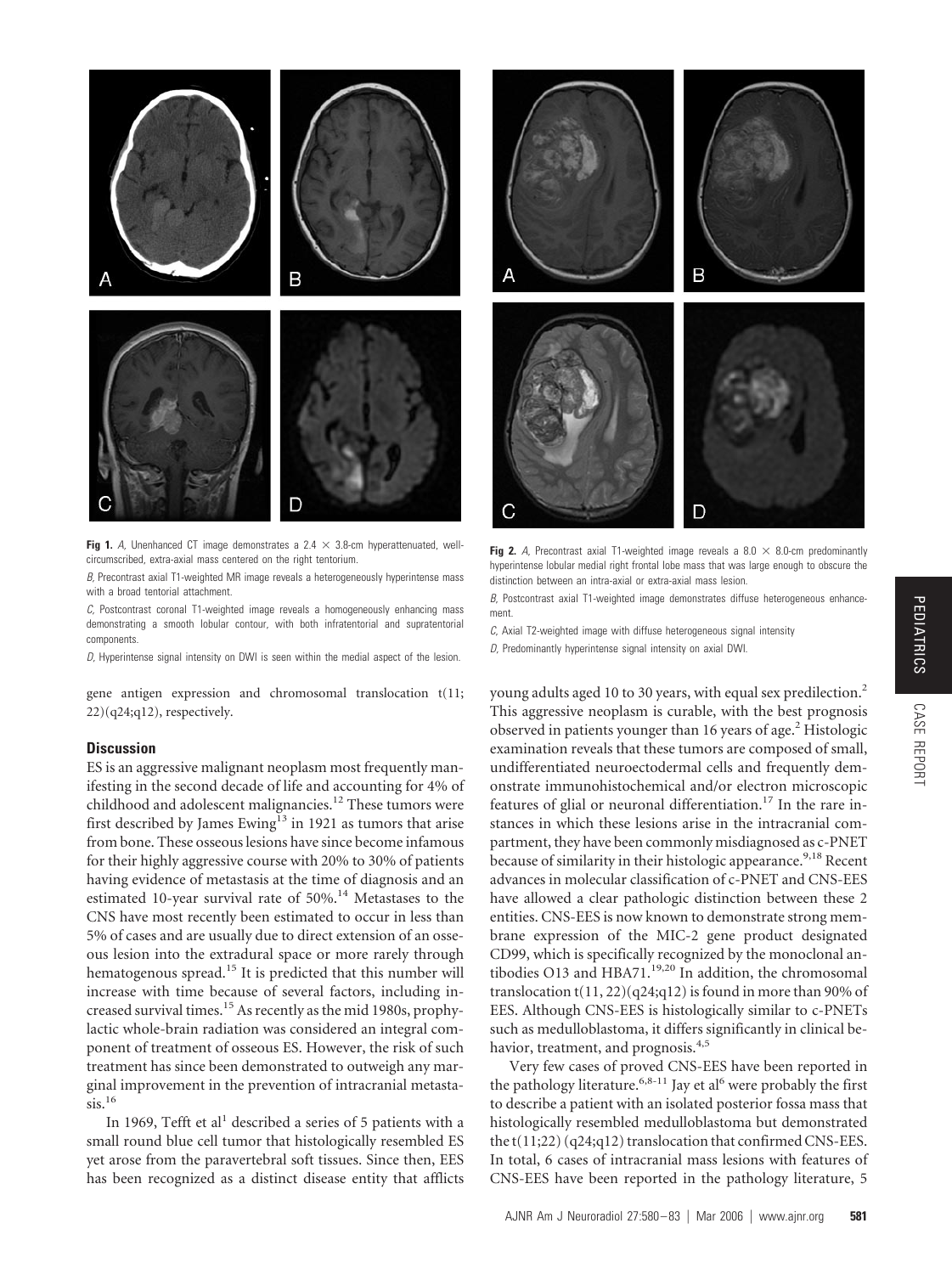|                             | Summary of reported imaging findings                       |                                                                                                                                                                              |                                              |                      |                      |                                       |                      |                            |                           |                     |                              |
|-----------------------------|------------------------------------------------------------|------------------------------------------------------------------------------------------------------------------------------------------------------------------------------|----------------------------------------------|----------------------|----------------------|---------------------------------------|----------------------|----------------------------|---------------------------|---------------------|------------------------------|
| Patient No./<br>Age (y)/Sex | Study                                                      | Location                                                                                                                                                                     | Multiple<br>Solitary/                        | Margins              | Signal               | Signal<br>T <sup>2</sup>              | Diffusion<br>Signal  | Enhancement                | Hemorrhage<br>Evidence of | Component<br>Cystic | Distant Mets                 |
| 1/8/F                       | (this study)<br>Pekala et al                               | dural based, extending<br>into left temporal area<br>Midline posterior fossa                                                                                                 | Solitary                                     | Circ/Lob             | Hetero               | Hetero                                | Predom Hyper         | Intense, diffuse           |                           | Z                   | z                            |
| 2/7/F                       | (this study)<br>Pekala et al                               | Right frontal, possible<br>falcine attachment                                                                                                                                | Solitary                                     | Circ/Lob             | Hyper                | Hetero                                | Predom Hyper         | Intense, diffuse           |                           | z                   | Y, left lung base            |
| 3/4/M                       | Jay et al <sup>6</sup>                                     | Midline posterior                                                                                                                                                            | attachment<br>fossa, no<br>Solitary<br>dural | Circ/Lob             | $\leq$               | $\frac{4}{\sqrt{2}}$                  | $\frac{4}{2}$        | Intense, diffuse           | z                         | z                   | Y, spinal drop<br>metastasis |
| 4/5/M                       | Katayma et al <sup>8</sup>                                 | Left posterior fossa dural<br>based, extending into<br>left temporal area                                                                                                    | Solitary                                     | Circ/Lob             | Hypo                 | <b>BOKH</b>                           | $\frac{4}{2}$        | Intense, diffuse           | z                         | ≻                   | z                            |
| 5/12/M                      | Dedeurwaerdere<br>et al <sup>9</sup>                       | Right frontal dural based                                                                                                                                                    | Solitary                                     | Circ/Lob             | Iso/Hypo             | $\frac{4}{2}$                         | $\frac{4}{2}$        | Intense, diffuse           | $\leqslant$               | z                   | z                            |
| 6/17/M                      | Dedeurwaerdere<br>et al <sup>9</sup>                       | Right frontal dural based                                                                                                                                                    | Solitary                                     | Circ/Lob             | Iso/Hypo             | $\leq$                                | $\frac{4}{2}$        | Intense, diffuse           | $\leqslant$               | z                   | Z                            |
| 8/30/F<br>7/6/M             | Antunes et al <sup>10</sup><br>Papotti et al <sup>11</sup> | Right frontal dural based<br>Right frontal dural bsed                                                                                                                        | Two adjacent<br>Solitary                     | Circ/Lob<br>Circ/Lob | N/A<br>$\frac{4}{2}$ | $\frac{4}{2}$<br>$\frac{4}{\sqrt{2}}$ | $\frac{4}{2}$<br>N/A | Intense, diffuse<br>$\leq$ | Z                         | z                   | z                            |
|                             |                                                            | Note:—Circ indicates circumscribed; Lob, Iobulated; Hetero, heterogeneous; Hyper, hyperintense; Hypo, hypointense; N/A, not available; Predom, predominantly; Y, yes; N, no. |                                              |                      |                      |                                       |                      |                            |                           |                     |                              |

with proved  $t(11, 22)$  translocation<sup>6,9-11</sup> and the sixth with IM detection of the MIC-2 gene product.<sup>5</sup> An additional case of a skull lesion with extension to the intracranial dura in a 2-month-old girl was presented in 1999; however, this case probably represented dural extension from a calvarial Ewing tumor. $21$ 

The distinction between CNS-EES and c-PNET is of more than academic interest because the 2 entities require different therapy and carry different prognosis. The treatment options for patients with CNS-EES are similar to those of EES elsewhere in the body and include surgery, chemotherapy, and field radiation therapy. Patients with c-PNET also require surgery; however, the chemotherapeutic and radiation therapy protocols differ from those used for CNS-EES. Because of the small number of patients, the prognosis of CNS-EES is not clearly known, though it has been suggested that patients with EES that arises from structures within or around the CNS may have a more favorable outcome than patients with c-PNET.<sup>22</sup> The long-term survival rate for patients with c-PNET is currently only 18%, despite aggressive therapy.5

Our cases share many radiologic features with the 6 previously described cases of pathologically proved intracranial EES (Table). The cases we present reveal a single intracranial lesion. In 1998, Papotti et al<sup>11</sup> reported the only known CNS-EES case with multiple intracranial lesions when they described 2 adjacent dural-based frontal region lesions. The second patient we present had a single pulmonary parenchymal metastasis noted at the time of diagnosis. Jay et al<sup>6</sup> reported the only other documented case of CNS-EES with known metastasis at the time of diagnosis, and in that instance, spinal drop metastases were seen. Our cases demonstrate lobulated, wellcircumscribed margins and diffuse intense enhancement. These features have also been common findings in the cases presented in the pathology literature in which this information was available. The prominent enhancement seen in our 2 patients probably reflects the intense vascularity noted at the time of surgery. A broad dural attachment is another common feature in the cases we present and in all except one of the previously reported cases.6 The second case that we present exhibited a large amount of mass effect, which obscured the relationship of the lesion with the dura. However, this mass demonstrated a broad dural attachment at surgery, which required resection of the anterior falx.

Variability appears to be the rule with both T1 and T2 signal intensity in CNS-EES cases (Table). This may be a result of the frequent occurrence of hemorrhage (2/6 cases in which information was available) and cystic components (2/8 cases). Both cases that we present demonstrate hyperintense signal intensity within the lesion on DWI. The characteristics of diffusion signal intensity within a CNS-EES lesion have not been previously reported, and we anticipate confirmation in future reports. We also note with interest the hyperattenuation on CT of the mass seen in the first patient we present. This appearance has been noted both with hemorrhage and in other tumors with similar attenuated cell packing, as in small round blue cell tumors, such as medulloblastoma. However, the CT attenuation of a CNS-EES has only been presented on one prior occasion,<sup>8</sup> and it was noted to be isoattenuated in that instance.

In conclusion, we present 2 cases of pathologically con-